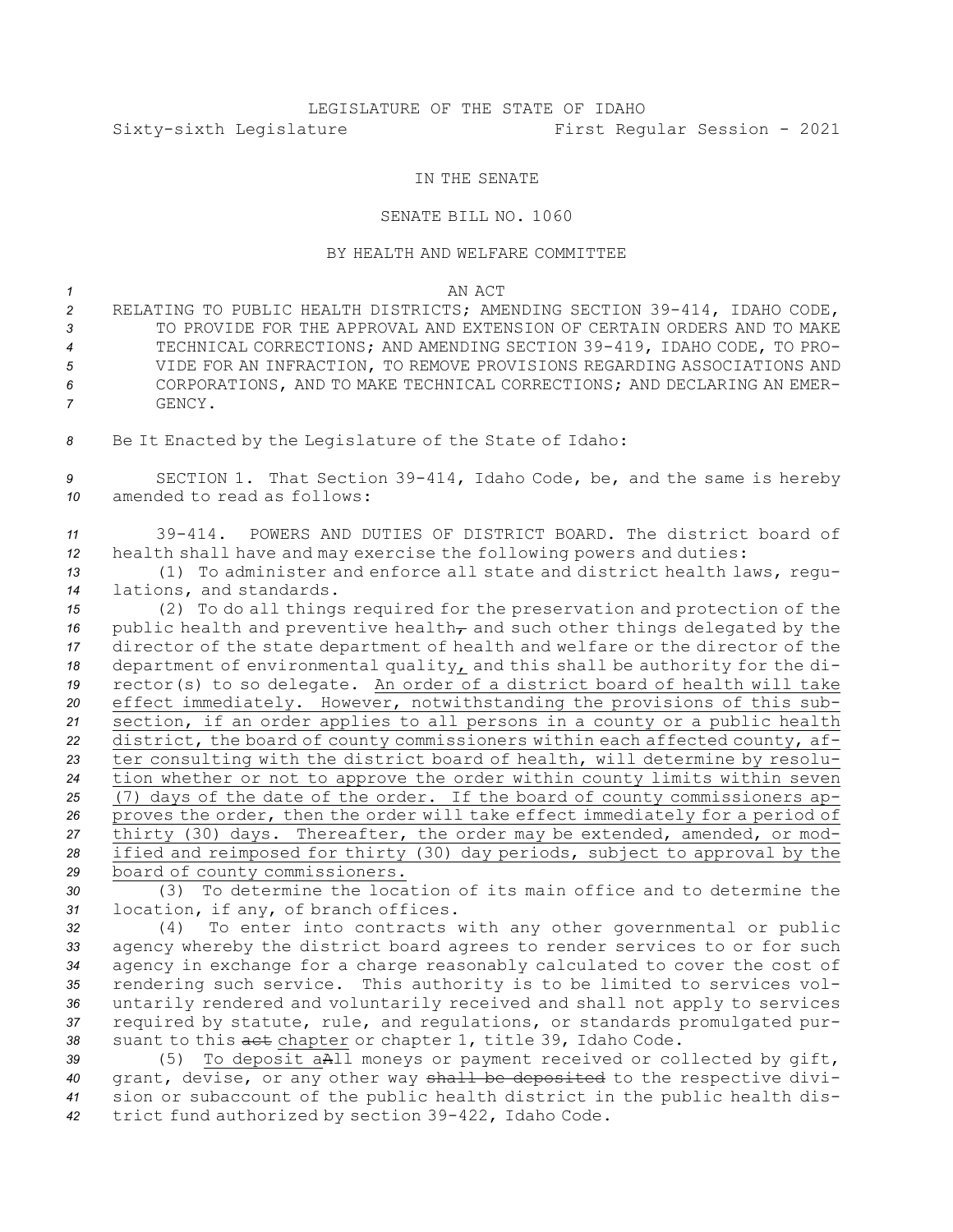*<sup>1</sup>* (6) To establish <sup>a</sup> fiscal control policy required by the state con-*2* troller.

*<sup>3</sup>* (7) To cooperate with the state board of health and welfare, the depart-*<sup>4</sup>* ment of health and welfare, the board of environmental quality and the de-*<sup>5</sup>* partment of environmental quality.

 (8) To enter into contracts with other governmental agencies, and this act chapter hereby authorizes such other agencies to enter into contracts with the health district, as may be deemed necessary to fulfill the duties imposed upon the district in providing for the health of the citizens within the district.

 (9) To purchase, exchange or sell real property and construct, rent, or lease such buildings as may be required for the accomplishment of the duties imposed upon the district and to further obtain such other personal property as may be necessary to its functions.

*<sup>15</sup>* (10) To accept, receive and utilize any gifts, grants, or funds and per-*<sup>16</sup>* sonal and real property that may be donated to it for the fulfillment of the 17 purposes outlined in this act chapter.

*<sup>18</sup>* (11) To establish <sup>a</sup> charge whereby the board agrees to render services *<sup>19</sup>* to or for entities other than governmental or public agencies for an amount *<sup>20</sup>* reasonably calculated to cover the cost of rendering such service.

 (12) To enter into <sup>a</sup> lease of real or personal property as lessor or lessee, or other transaction, with the Idaho health facilities authority for <sup>a</sup> term not to exceed ninety-nine (99) years upon <sup>a</sup> determination by the dis- trict board that the real or personal property to be leased is necessary for the purposes of the district, and to pledge nontax revenues of the district to secure the district's obligations under such leases. For the purposes of this chapter, <sup>a</sup> public health district is not <sup>a</sup> subdivision of the state and shall be considered an independent body corporate and politic pursuant to section 1, article VIII, of the constitution of the state of Idaho, and is not authorized hereby to levy taxes nor to obligate the state of Idaho concerning such financing.

 (13) To administer and certify solid waste disposal site operations, closure, and post-closure procedures established by statute or regulation in accordance with provisions of chapter 74, title 39, Idaho Code, in <sup>a</sup> manner equivalent to the site certification process set forth in section 39-7408, Idaho Code.

*37* (14) To select <sup>a</sup> board member to serve as trustee on the board of *38* trustees of the Idaho district boards of health.

*<sup>39</sup>* SECTION 2. That Section 39-419, Idaho Code, be, and the same is hereby *40* amended to read as follows:

 39-419. VIOLATION OF PUBLIC HEALTH LAWS -- MISDEMEANOR -- CIVIL LIA- BILITY FOR EXPENSE -- INFRACTION. (1) It shall be unlawful for any person, association, or corporation, and the officers thereof to willfully violate, disobey, or disregard the provisions of the public health laws or the terms of any lawful notice, order, standard, rule, regulation, or ordinance issued 46 pursuant thereto<del>; or</del>.

47 (2) Any person, association, or corporation, or the officers thereof, *<sup>48</sup>* violating any of the provisions of this chapter shall be deemed guilty of <sup>a</sup> *<sup>49</sup>* misdemeanor, and upon conviction thereof shall be punished by <sup>a</sup> fine not ex-